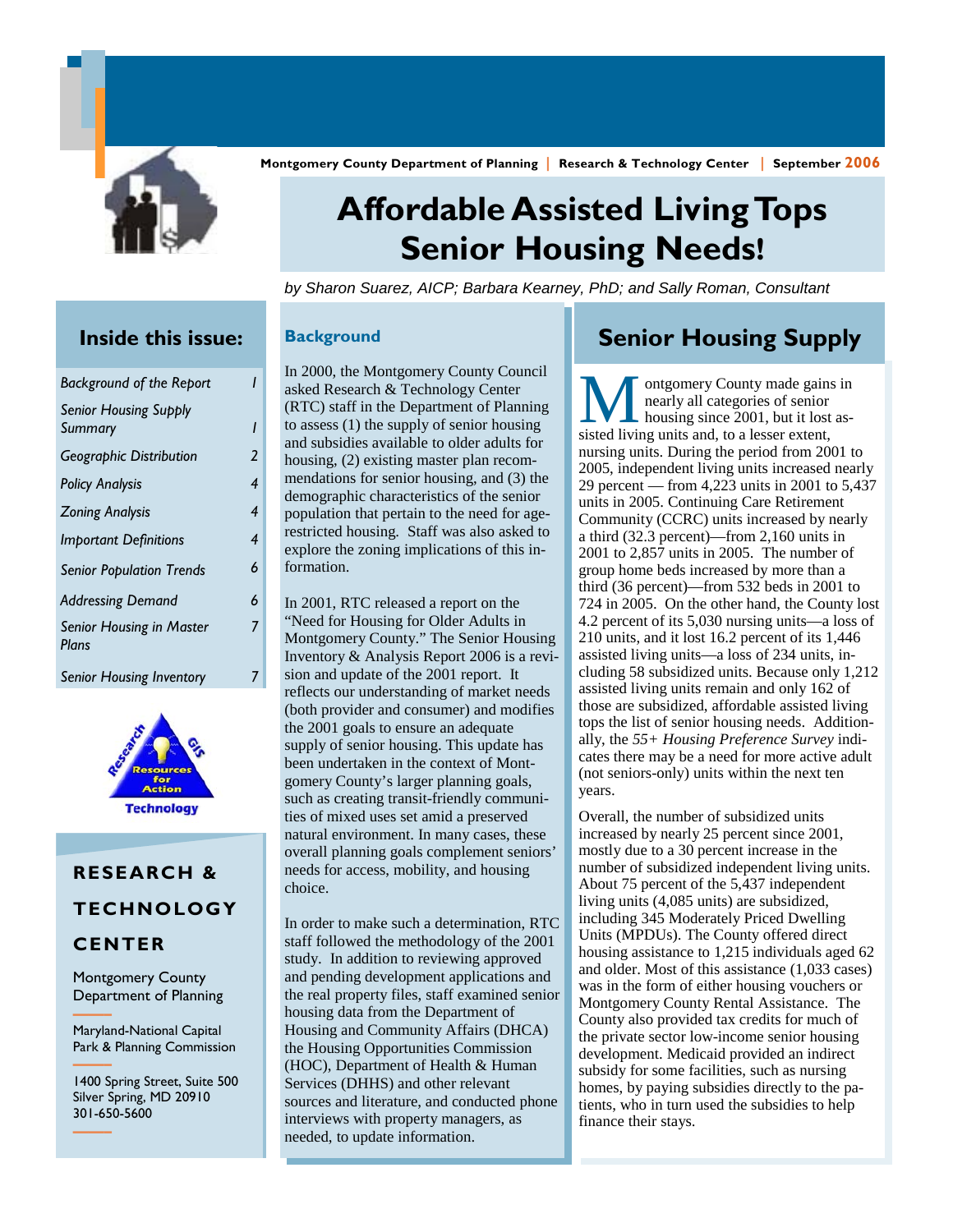## **Geographic Distribution**

Montgomery County's senior housing and most of its older population are concentrated close to the Capital Beltway (I-495/95) and along the I-270 corridor. This is to be expected, considering this is the location of the majority of the County's population. However, those 75 and over are especially concentrated around and inside the Beltway and along MD-355 from Friendship Heights to Rockville. Most large facilities for the elderly are located in the I-270 corridor and the urban ring around Washington D.C. Since the 2001 report, almost 1,100 new units have been built in the eastern section of the County.

Maps 1 through 3 show that Montgomery County's senior housing facilities are particularly well represented in older, mature communities, such as Bethesda-Chevy Chase,

Kensington-Wheaton, Silver Spring- Takoma Park, and the cities of Rockville and Gaithersburg. A cluster of senior housing and group homes occurs in Sandy Spring, possibly reflecting the area's Quaker roots. The Society of Friends has long been a leader in providing housing for the elderly in the mid-Atlantic region.

Maps 3 shows Leisure World units quite dramatically. The map also shows several *Naturally Occurring Retirement Communities* (NORCs). These tend to be areas of condominium and rental apartments that have attracted many older residents. Friendship Heights, the area around the Grosvenor Metro station, and the Silver Spring area have many long term residents over 55, as well as several older apartment complexes.

**Map 1** 

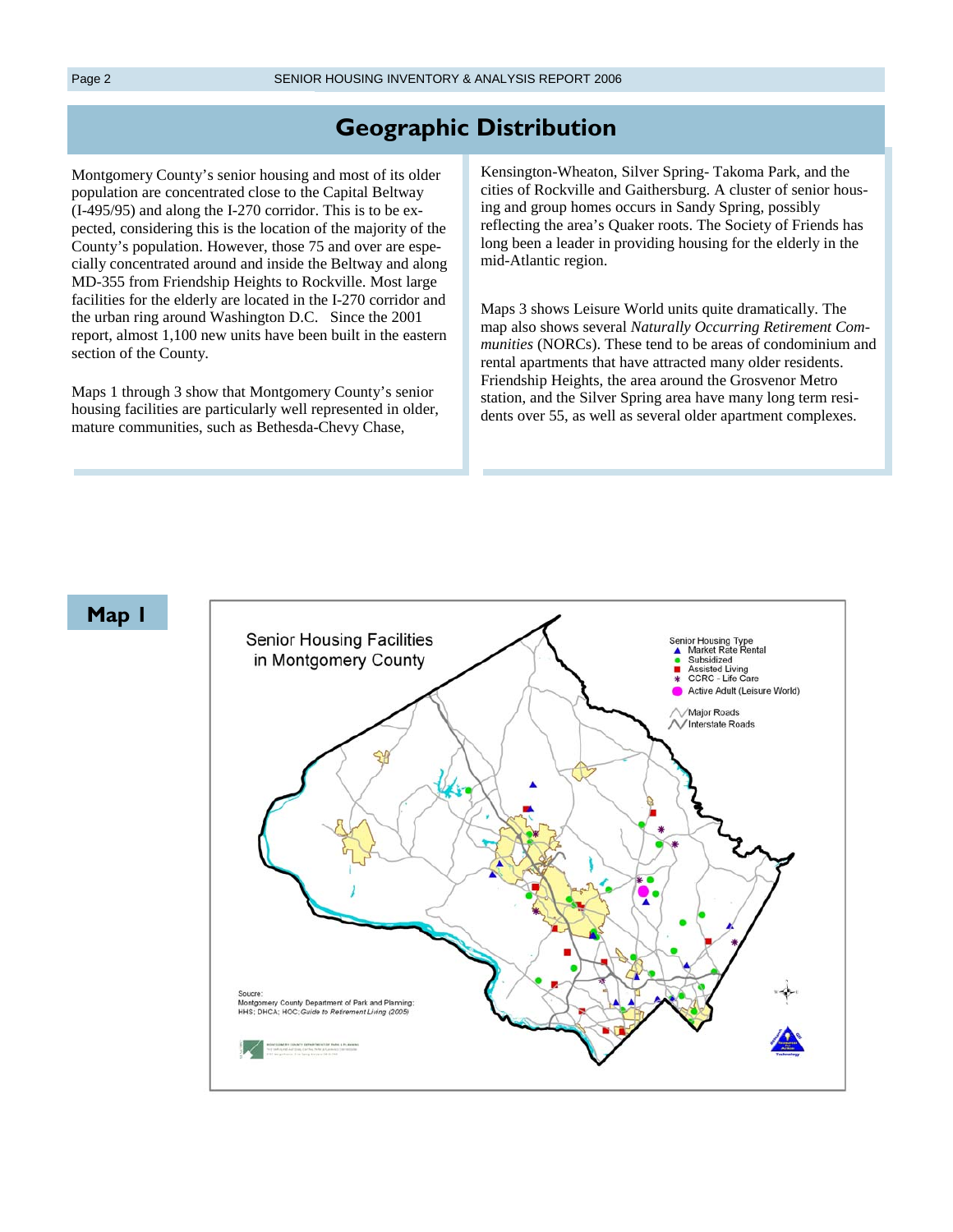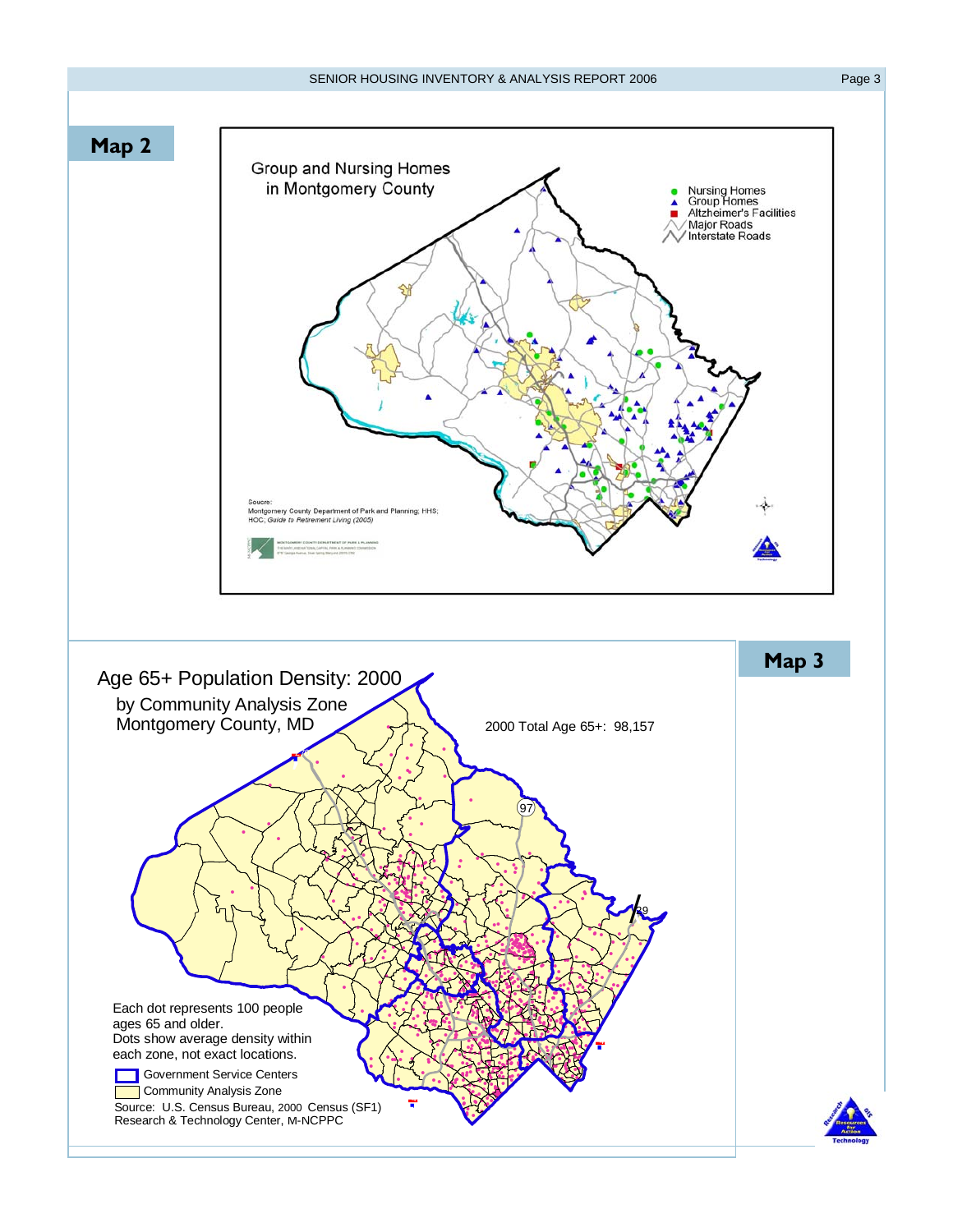#### **Policy Analysis**

Montgomery County must continue to balance needs and resources among all county residents, preserve the integrity of existing communities, and strive to create connected, safe, and convenient communities. The diversity of the growing senior market makes it necessary to develop more than one solution to senior housing. Consumers and providers need flexibility to choose and create desired housing. Staff identified several issues with policy implications.

First, the 2001 inventory report found need for moderate but steady growth in the number of senior housing units in the County, but development and pipeline data reveal that the rate of construction has far surpassed the rate recommended in the 2001 inventory report.

Second, the growth has been primarily in the realm of independent living and continuing care retirement communities, with a loss of assisted living and nursing home units. However, the fact that more seniors will stay in their own homes as long as possible means that seniors are likely to need some degree of assisted living when they leave their own homes. Affordable assisted living, will be needed more than ever in the years to come.

Moreover, the County may need to consider the development of a system of distributed supportive services and facilities for seniors, so that they can remain in their own homes and neighborhoods as they age.

### **Zoning Analysis**

The Zoning Ordinance focuses on three alternate approaches for senior housing and related facilities for elderly or handicapped persons:

- 1) Designate senior housing as a permitted use in multi-family and mixed-use zones, and
- 2) Provide a zoning alternative to the special exception for large projects, and
- 3) Strengthen compatibility standards in singlefamily zones.

A complete review of whether current Zoning Ordinance provisions allow for a sufficient of amount of housing in appropriate locations in a cost effective manner can be found in the 2001 report. Since 2001, changes have been made to the MPDU ordinance and to the CBD zones. The new "Transit-Oriented Mix Use" (TOMX) zone will increase opportunities for senior housing, as well.

#### **Important Definitions**

**Active Adult Communities** - These age-restricted communities comprise a variety of housing types, including a sizable number of single-family units, for healthy and mobile residents over the age of 55. They typically center on recreational facilities, such as swimming pools, tennis courts, a clubhouse or golf courses, though some may feature business centers.

**Aging in place -** Older residents remain in the same non-age restricted homes and communities of their younger-adult years and rely on services delivered to the home, if required. Such services may include Meals on Wheels, help with housekeeping and shopping, home health aides, visiting nurses, and similar supportive options.

**Assisted living** - Designed for adults who need help with the basic activities of daily living (ADLs), such as bathing, dressing, and mobility. Most facilities offer three meals per day, assistance with personal care, and a variety of activities.

**Continuing Care Retirement Community (CCRC)** - CCRCs offer more than one level of care with the expectation that residents will be able to move freely from one level to another as their needs change. CCRCs facilitate moves between levels of care if space is available at another level. (See "Life Care," below.)

**Group home** - A residence for up to 15 people designated as disabled or senior. Residents typically have rooms rather than full dwelling units and receive care similar to assisted living.

**Household** - A household may consist of a single person or two or more persons sharing living quarters.

**Independent living facilities** - Designed for healthy older adults, independent living communities vary in the amount of service offered with some providing primarily maintenance, lawn care, security, some social or wellness programs and transportation. Most buildings are constructed to accommodate physical disabilities.

**Life Care -** is a term used interchangeably with CCRC. In life care, residents are guaranteed the ability to move from one level of care to another as necessary, often with little change in financial arrangements. (See "CCRC", above.)

**Naturally Occurring Retirement Community** (NORC) - In the U.S. Department of Health and Human Service's 2004 report *Supportive Services Programs in Naturally Occurring Retirement Communities,* NORCs are defined as communities or buildings not designed specifically for older people, but which naturally "evolved in such a way that a large proportion of residents are older."

**Nursing home -** A facility that offers skilled nursing care. Residents have "beds" rather than apartments. There are fewer private rooms than in other forms of housing. Nursing homes are rarely age-restricted, although a large percentage of residents are 65 and older.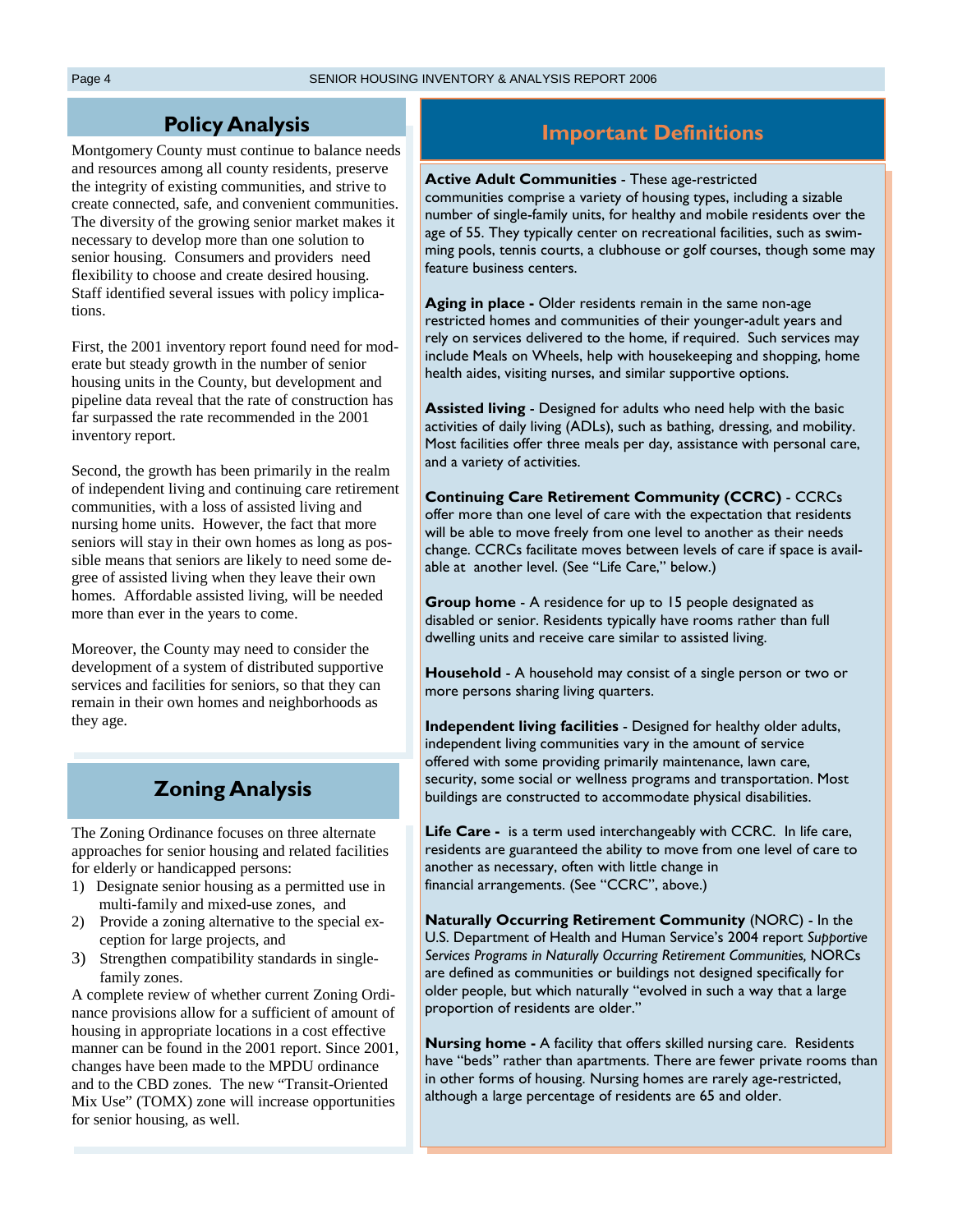#### **Senior Population Trends**

Montgomery County's population aged 65 and older is growing steadily, according to the 2000 Census and COG Round 7.0 Forecasts. Between 2010 and 2020 the number of residents 65 and older is forecast to increase by another 34 percent—to 152,648, an increase of more than 54,000 persons. By 2030 the population aged 75 years and older is likely to increase by nearly 38 percent.

The first boomers will not turn 65 until 2011, and their overall impact will not be felt immediately. According to the *55+ Housing Preference Survey* (M-NCPPC, 2005), 58 percent of County seniors plan to live in their own home

#### Majority do not prefer seniorsonly housing.

81 percent of survey respondents said they would not prefer senioronly housing. However, 30 percent expressed interest in an "active some see as different from "seniors-only" housing.



as long as possible. Approximately 42 percent (about 71,000 persons) aged 55 and older plan to move from their current residence at some time after retirement. About half of those, regardless of age, plan to move from their current residence within five years.

adult" community, which Additionally, according to the *55+ Housing Preference Survey,* about 30 percent said that they would be interested in active adult communities or buildings at some time in the future, which they see as different from Would "seniors only" living. (Only 9) percent—slightly more than 14,500 persons— said that they would prefer to live in a seniors complex or building.) Most who plan to move to agerestricted housing, other than seniors active adult communities, are only in their mid-70s.

#### **Addressing Demand**

Determining the demand for senior housing is difficult. A gap exists between what can be projected by zoning and the sociological trends than can be observed. To estimate both the growth and the needs of underserved segments of the population, staff analyzed historic and statistical trends and preferences. To combat this information gap, RTC conducted a housing preference survey in 2005 and anticipates conducting this survey twice every decade in the future.

Through its research, RTC found that Montgomery County is overbuilding its senior housing stock, by building too many too fast. The 2001 inventory report recommended that 2,500 senior units be built within ten years—an average annual production of 250 units. During the five year period of 2001 to 2005, 1,790 units were built at an average annual rate of 358 units—42 percent more per year than was recommended. (Riderwood, with over 1,000 units, accounted for much of this increase. )

Currently, the pipeline includes nearly 1,580 units. If the existing senior units in the pipeline are constructed at a rate of 358 units per year, we could build the entire 10-year recommendation in just seven years, and still have over half the pipeline left—about 870 units. If we build the entire pipeline within five years, we will have produced 3,368 senior units in the 10-year period—about 35 percent more units than was recommended in the 2001 inventory report.

Another sign that we are slightly overbuilt is the relative absence of wait lists among the senior housing properties of all types. Based on the responses from the property owners, very few have wait lists. Those who do have shorter lists than in recent years. The Housing Opportunity Commission (HOC) has a wait list, but it has been shrinking. HOC had only 322 persons on its senior housing wait list in 2005, down from nearly 500 persons in 2003.

The county lost 16.2 percent of the assisted-living housing units between 2001 and 2005, at least in part to the conversion of high-cost and service-intensive assisted living units to independent units. Of the remaining 1,212 assisted living units, only 162 are subsidized, down from 220 in 2001. The need for more, not fewer, assisted living units is likely, as seniors delay moving from their own home until they can no longer take care of themselves. Logically, the greatest need will be for affordable (below market rate (BMR)) assisted living and units.

#### **Senior Housing Inventory & Analysis Report 2006** is a project of:

The Research & Technology Center Maryland-National Capital Park & Planning Commission 1400 Spring Street, Suite 500 Silver Spring MD 20910 Voice: (301) 650-5600 fax (301) 650-5695 *www.mcfacts.org*

For background information: *Need for Housing for Older Adults in Montgomery County* (May 2001)

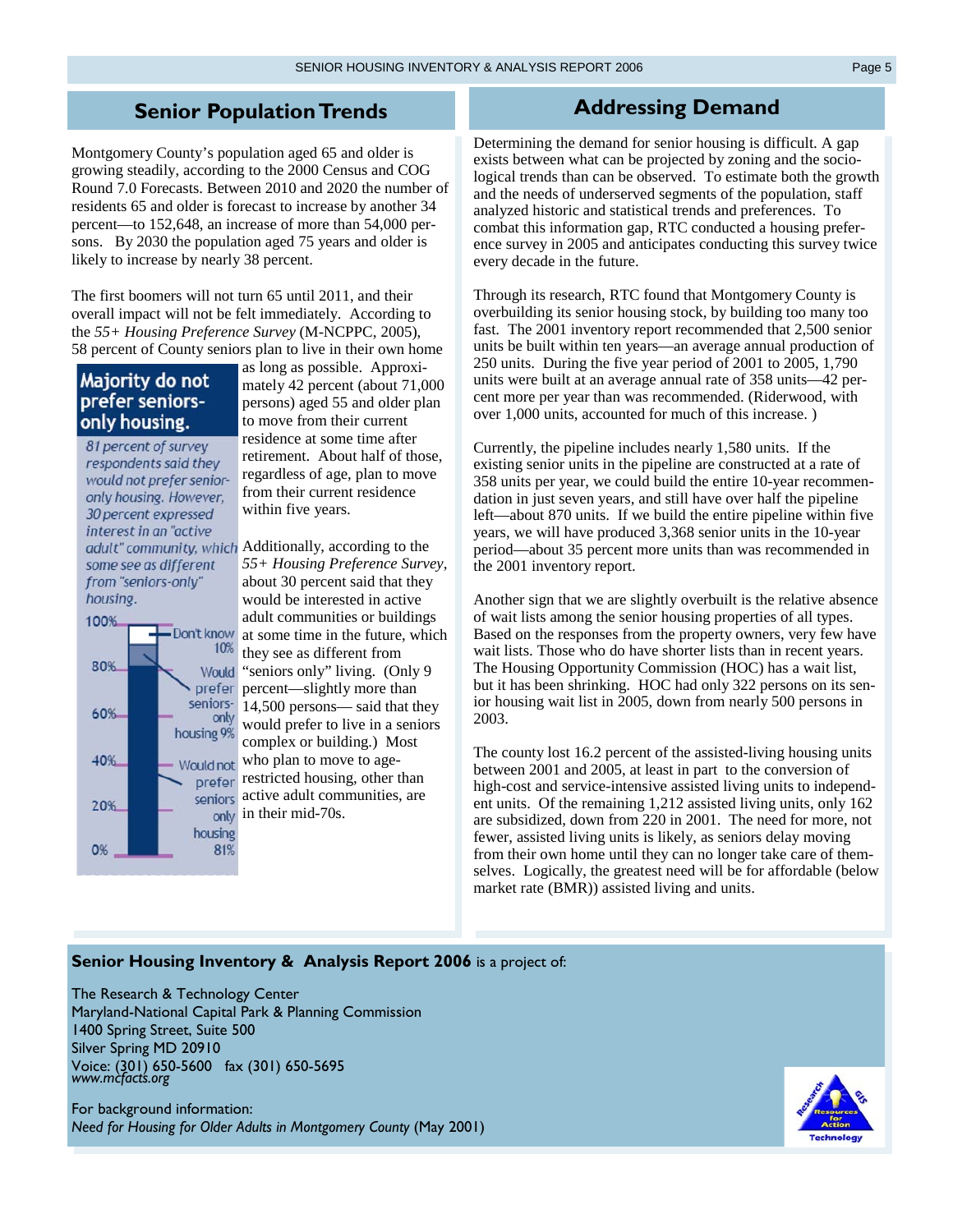#### Page 6 SENIOR HOUSING INVENTORY & ANALYSIS REPORT 2006

| <b>Round 7.0 Forecast Elderly Population for Montgomery County, Maryland</b> |         |        |        |         |         |         |  |  |  |  |  |  |
|------------------------------------------------------------------------------|---------|--------|--------|---------|---------|---------|--|--|--|--|--|--|
| <b>Age Group</b>                                                             | 1990    | 2000   | 2005   | 2010    | 2020    | 2030    |  |  |  |  |  |  |
| $65 - 74$                                                                    | 45,962  | 49.479 | 52.947 | 65.743  | 93,551  | 106,403 |  |  |  |  |  |  |
| 75-84                                                                        | 22, 122 | 33,038 | 34,998 | 35,118  | 44,859  | 63,785  |  |  |  |  |  |  |
| $85+$                                                                        | 5,381   | 9.986  | 11.473 | 13,470  | 14.238  | 17.599  |  |  |  |  |  |  |
| Total $65 +$                                                                 | 73.465  | 92,503 | 99,418 | 114,331 | 152.648 | 187,787 |  |  |  |  |  |  |
| Change between periods                                                       |         | 25.90% | 7.50%  | 15.00%  | 33.50%  | 23.00%  |  |  |  |  |  |  |
| Change over 1990 population                                                  |         | 25.90% | 35.30% | 55.60%  | 107.80% | 155.60% |  |  |  |  |  |  |
| Change over 2000 population                                                  |         |        | 7.50%  | 23.60%  | 65.00%  | 103.00% |  |  |  |  |  |  |

**Source:** Maryland-National Capital Park & Planning Commission; Round 7.0 Forecast, 2000 U. S. Census

| Round 7.0 Forecast of the Population 55 to 65 Years of Age<br><b>Montgomery County, Maryland</b> |         |         |         |         |         |  |  |  |  |
|--------------------------------------------------------------------------------------------------|---------|---------|---------|---------|---------|--|--|--|--|
| <b>Age Group</b>                                                                                 | 2000    | 2005    | 2010    | 2020    | 2030    |  |  |  |  |
| $55 - 64$                                                                                        | 77.793  | 99.604  | 119.794 | 135.562 | 131,316 |  |  |  |  |
| Total $55 +$                                                                                     | 170,296 | 199,022 | 234,125 | 288.210 | 319,103 |  |  |  |  |

| <b>Projected Increase in Senior Population and</b><br>Age 55+ Percentage of the County's Population |        |        |        |        |        |  |  |  |  |  |
|-----------------------------------------------------------------------------------------------------|--------|--------|--------|--------|--------|--|--|--|--|--|
| <b>Age Group</b>                                                                                    | 2000   | 2005   | 2010   | 2020   | 2030   |  |  |  |  |  |
| Percent Change-Total Age 55+                                                                        |        | 16.90% | 17.60% | 23.10% | 10.70% |  |  |  |  |  |
| Percent Change-Total Age 65+                                                                        |        | 7.50%  | 15.00% | 33.50% | 23.00% |  |  |  |  |  |
| Percent Change-Total Age 75+                                                                        |        | 8.00%  | 4.60%  | 21.60% | 37.70% |  |  |  |  |  |
| 55+ as a Percent of Total County Population                                                         | 19.70% | 21.40% | 23.70% | 27.10% | 28.10% |  |  |  |  |  |

| "Prices and  | Type                            | <b>Monthly Price Range</b> | <b>Entry Fee</b>        | <b>Monthly Price, Mid-range</b> |
|--------------|---------------------------------|----------------------------|-------------------------|---------------------------------|
| financial    | Independent Living: Market Rate | $$792 - $4,600$            | <b>None</b>             | \$1,098 to \$3,600              |
| structure of | Independent Living: Subsidized  | 30% of Income              | None                    | 30% of Income                   |
| senior       | <b>Assisted Living</b>          | $$2.070 - $6.000$          | None                    | $$2,600$ to $$5,000$            |
| housing      | <b>CCRC/Life Care</b>           | $$1,125 - $4,650$          | $$9,500 -$<br>\$700,000 | Cannot generalize               |
| vary widely" | <b>Group Home</b>               | $$1,100 - $7,780$          | None                    | \$2,000 to $$4,500$             |

| <b>Type of Housing-Summary</b>   |           | <b>Facilities</b> |          | <b>Units/Beds</b> |        |               | <b>Subsidized Units/Beds</b> |             |          |  |
|----------------------------------|-----------|-------------------|----------|-------------------|--------|---------------|------------------------------|-------------|----------|--|
| <b>Primary Category</b>          | 2001      | 2005              | % Change | 2001              |        | 2005 % Change | $[1]$ 2001                   | 2005        | % Change |  |
| Active Adult (Leisure World)     |           |                   | 0.0%     | 4,750             | 4,750  | 0.0%          | None                         | None        | N/A      |  |
| Independent                      | <b>27</b> | 40                | 48.1%    | 4,223             | 5,437  | 28.7%         | 3,134                        | 4,085       | 30.3%    |  |
| <b>Assisted Living</b>           | 4         | 3                 | $-7.1%$  | 1,446             | 1,212  | $-16.2$       | 220                          | 62          | $-26.4%$ |  |
| Specialized Assisted/Alzheimer's | N/A       |                   | N/A      | N/A               | 168    |               | N/AUnknownUnknown            |             | N/A      |  |
| <b>CCRCs/Life Care [2]</b>       | 61        |                   | 16.7%    | 2,160             | 2,857  | 32.3%         | 100                          | 408         | 308.0%   |  |
| <b>Group Homes</b>               | 68        | 103               | 51.5%    | 532               | 724    |               | 36.1% Unknown [3]            | 263         | N/A      |  |
| <b>Nursing Homes</b>             | <b>40</b> | 38                | $-5.0%$  | 5,030             | 4,820  | $-4.2%$       | N/A                          | [4]<br>N.A. | N/A      |  |
| Total                            | 156       | 205               | 31.4%    | 18,666            | 20,333 | 8.9%          | 3,454                        | 4,655       | 34.8%    |  |

[1] Includes 345 Moderately Priced Dwelling Units (MPDUs).

[2] For the purposes of this table, nursing home beds in CCRCs are included in the nursing home count, rather than the CCRC count.

 [3] 45 group homes with 263 units report that they accept subsidies. The total is probably higher since this information was not available for every group home.

 [4] The principal source of subsidy for nursing homes is Medicaid. Because this subsidy is granted to the patient rather than to the facility, it was not possible to ascertain the actual number of nursing home units being subsidized.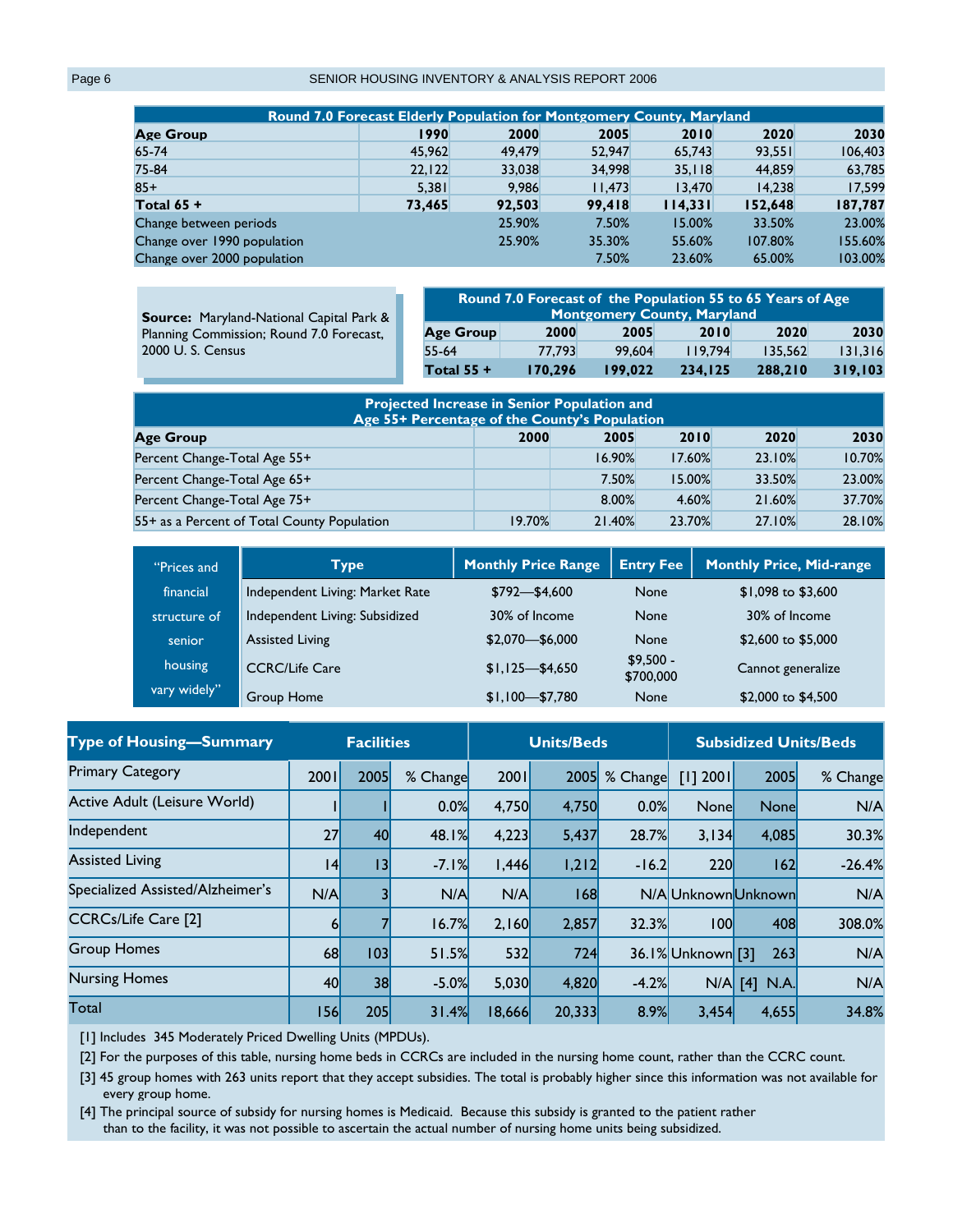## **Senior Housing in Master Plans**

Since 2001, all of the Master Plans that have been or are in the process of being updated, contain a Housing Section. Some identify sites suitable for senior housing, including the use of public land.

- **14 master plans or sector plans contain specific sections that address issues of the senior population:** Aspen Hill, Bethesda CBD, Bethesda-Chevy Chase, Germantown, Kensington, Wheaton, Olney, Draft Potomac Subregion, Shady Grove Study Area: Stage III Gaithersburg Vicinity and Draft Shady Grove Sector Plan, and White Oak. These sections generally address growth in the senior population, need for facilities, and various types of housing.
- **16 master plans comment on the need for affordable housing for seniors:** Aspen Hill, Bethesda-Chevy Chase, Germantown; Kensington-Wheaton, North Bethesda/ Garrett Park, Potomac Subregion, Shady Grove Sector Plan Draft, Takoma Park, and White Oak.
- **14 master plans or sector plans identify suitable sites for senior housing**: Aspen Hill Bethesda CBD, Bethesda-Chevy Chase, Clarksburg & Hyattstown, Damascus, East Silver Spring, Germantown, Glenmont Transit Impact Area, Potomac Subregion, Silver Spring CBD, Shady Grove Study Area and Sector Plan, Takoma Park, and Wheaton CBD.

| <b>Master Plans Discussing</b>                                 | <b>Senior</b>  | <b>Refers to Senior</b> | <b>Potential Senior</b> |
|----------------------------------------------------------------|----------------|-------------------------|-------------------------|
| Bethesda-Chevy Chase, 1990                                     | X              | X                       | X                       |
| <b>Boyds, 1985</b>                                             |                |                         |                         |
| Capitol View, 1982                                             | X              | - -                     | - -                     |
| Clarksburg & Hyattstown, 1994                                  | X              | X                       | X                       |
| Cloverly, 1997                                                 | - -            | - -                     | - -                     |
| Damascus, 1982, 1985                                           | - -            | ۰.                      | $\times$                |
| East Silver Spring, 2000                                       | - -            | - -                     | $\mathsf{X}$            |
| Fairland, 1997                                                 | X              | X                       | - -                     |
| Forest Glen, 1996                                              | - -            | ۰.                      | - -                     |
| Four Corners, 1996                                             | - -            | - -                     | - -                     |
| Friendship Heights, 1998                                       | - -            | ۰.                      | - -                     |
| Germantown, 1989                                               | X              | X                       | X                       |
| Glenmont Transit Impact Area, 1997                             | $\times$       | X                       | X                       |
| Kensington-Wheaton, 1989                                       | $\pmb{\times}$ | X                       | ۰.                      |
| North Bethesda, Garrett Park, 1992                             | $\times$       | $\times$                | X                       |
| North and West Silver Spring, 2000                             | - -            | - -                     | - -                     |
| <b>Olney, 2005</b>                                             | $\mathsf{X}$   | X                       | - -                     |
| Potomac Subregion (Staff Draft), Jan. 2001                     | $\times$       | X                       | X                       |
| Sandy Spring/Ashton, 1998                                      | - -            | ۰.                      | ۰.                      |
| Silver Spring CBD, 2000; Sandy Spring/Ashton, 1998             | - -            | - -                     | X                       |
| Shady Grove Study Area: Stage III Gaithersburg Vicinity, 1990; | $\times$       | X                       | $\times$                |
| Shady Grove Study Area: Stage III, Gaithersburg Vicinity, 1990 | $\pmb{\times}$ | $\times$                | $\mathsf{X}$            |
| Takoma Park, 2000                                              | $\times$       | X                       | X                       |
| Wheaton CBD, 1990; Westbard, 1982                              | $\times$       | X                       | $\times$                |
| Wheaton CBD, 1990                                              | $\pmb{\times}$ | $\times$                | X                       |
| White Oak, 1997                                                | $\mathsf X$    | $\pmb{\times}$          |                         |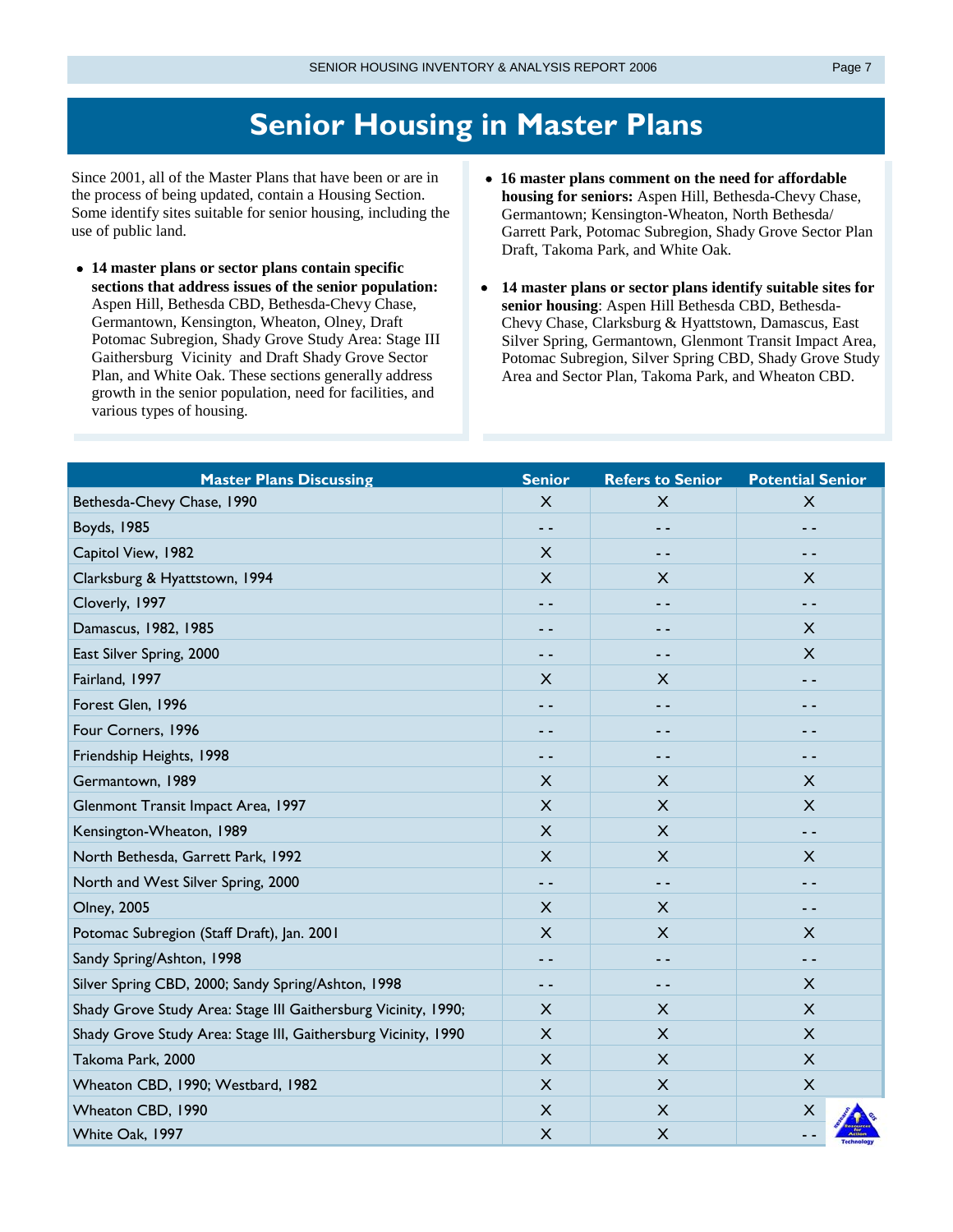| <b>Master Plans</b>                                                                                     | Year<br><b>Approved</b> | <b>Specific Sites Identified for Senior Housing</b>                                                                                                                                                                                                                                                       |
|---------------------------------------------------------------------------------------------------------|-------------------------|-----------------------------------------------------------------------------------------------------------------------------------------------------------------------------------------------------------------------------------------------------------------------------------------------------------|
| Aspen Hill                                                                                              | 1994                    | 16-acre site on Norbeck Road at Bailey's Lane for affordable senior house;<br>Special Exception application for 130 independent living units and 30 assisted<br>living units.                                                                                                                             |
| Bethesda CBD                                                                                            | 1994                    | Mixed-income housing on Garage 35 on Woodmont Avenue, and Lot 36 on<br>Del Ray Avenue; and housing on public lot 31                                                                                                                                                                                       |
| Bethesda-Chevy Chase                                                                                    | 1990                    | 18.5-acre site at Connecticut Avenue and Jones Bridge Road approved for 49<br>single-family detached houses in 1990, instead of up to 140 units of Elderly or<br>Life Care Housing.                                                                                                                       |
| Clarksburg & Hyattstown                                                                                 | 1994                    | Clarksburg Village, Cabin Branch, and a 198-unit Planned Retirement Commu-<br>nity on the Butz Property, which is a 60+/- acre site at Ridge Road and the fu-<br>ture M-83.                                                                                                                               |
| Damascus                                                                                                | 2006                    | Senior housing north of the library in the center of town and on the 3.3-acre<br>Boyer property, also in the center of town across from the Library and Senior<br>Center.                                                                                                                                 |
| <b>East Silver Spring</b>                                                                               | 2000                    | County-owned police station site on Sligo Avenue, if station moved.                                                                                                                                                                                                                                       |
| Germantown                                                                                              | 1989                    | 7-acre site in Churchill Village for senior housing, upon which 121 units have<br>been completed and approximately 125 more units could be built. Other po-<br>tential sites include 300 units of senior multi-family rental in Clopper Mill Vil-<br>lage and 110 age-restricted MPDUs in Kings Crossing. |
| <b>Glenmont Transit Impact</b><br>Area                                                                  | 1997                    | Glenmont Microcenter to have one or more buildings for senior residents. In<br>addition, there is an approved Special Exception for senior housing on Layhill<br>Road.                                                                                                                                    |
| North Bethesda                                                                                          | 1992                    | The Twinbrook Metro Station, a site near Giant Food Store on Rockville Pike,<br>and Grosvenor Village on Tuckerman Lane, south of the Metro station.                                                                                                                                                      |
| Potomac Subregion (Draft)                                                                               | 2001                    | Traville (230 units); Newbridge Drive (74-units of Victory Housing);<br>Darnestown Road (30-units of independent living); and the southeast corner<br>of Seneca and Darnestown Roads.                                                                                                                     |
| Silver Spring CBD                                                                                       | 2000                    | Silver Place (the MRO parking lot); the Bonifant site, Roeder Road at Cedar, a<br>lot owned by the parking district, and Blair Park infill site.                                                                                                                                                          |
| Shady Grove Study Area: Stage III<br>Gaithersburg Vicinity; Shady Grove 1990; 2005<br>Sector Plan Draft |                         | Shady Grove Metro Station, a 1.2-acre site at 9110 Darnestown Road (a possi-<br>ble Rockville annexation), and a transit station residential development along<br>Rt. 355 at Redland Road.                                                                                                                |
| Takoma Park                                                                                             | 2000                    | Two apartment buildings on Maple Avenue and a motel on New Hampshire<br>Avenue.                                                                                                                                                                                                                           |
| <b>Wheaton CBD</b>                                                                                      | 1990                    | Metro property next to Good Council High School, the Metro Kiss-n-ride par-<br>cel that is south of Reedie Drive, and the WTOP tower site on University<br>Blvd.                                                                                                                                          |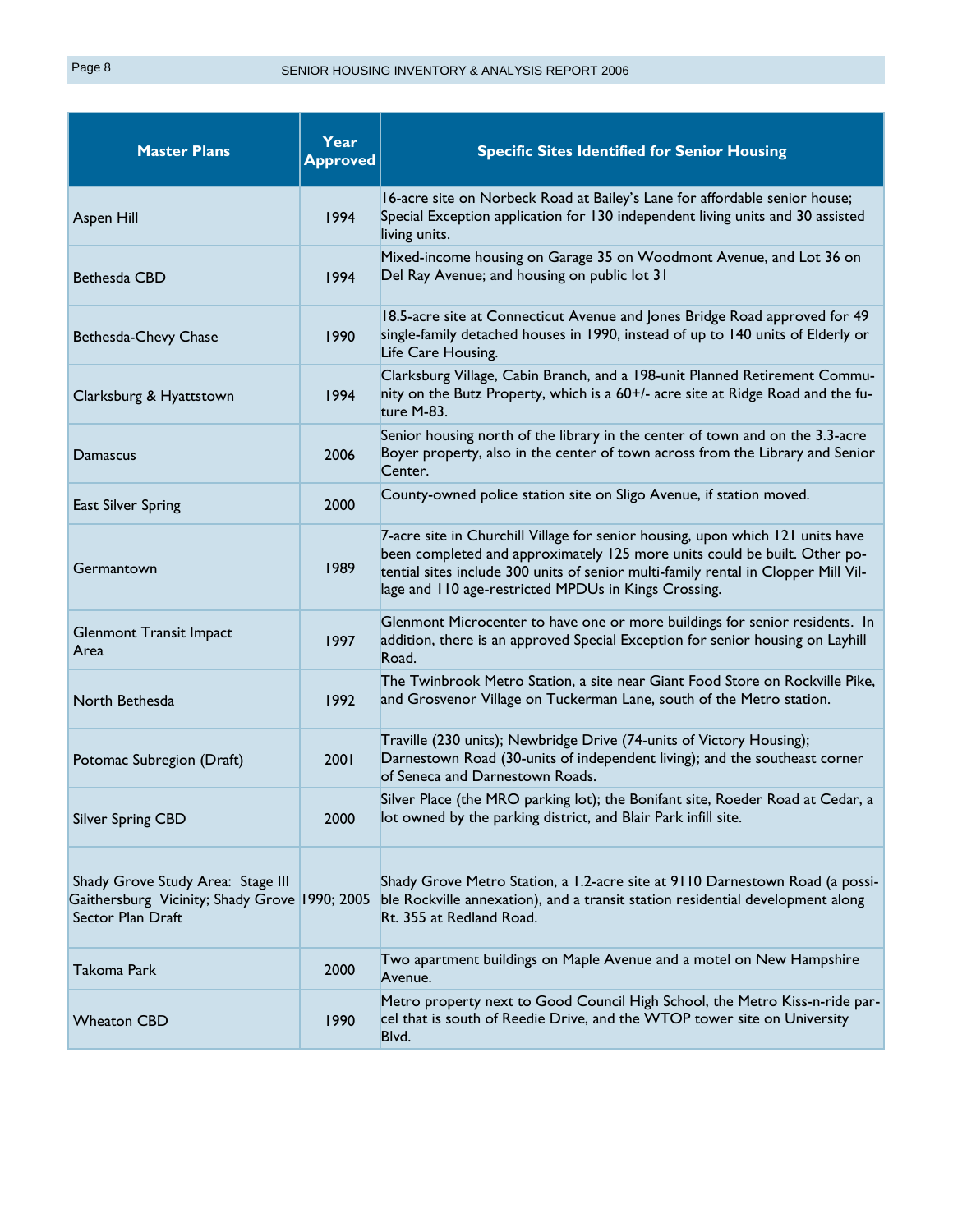## **Senior Housing Inventory 2005 Data Tables and Comparisons**

#### **Montgomery County, MD. Senior housing projects completed and pending since 2001.**

| Year<br>$Com-$<br>pleted                                           | <b>Name</b>                                                                                     | <b>Population Served</b>                               | <b>Address</b>                                                                 | # Units/<br><b>Beds</b> |  |  |  |  |
|--------------------------------------------------------------------|-------------------------------------------------------------------------------------------------|--------------------------------------------------------|--------------------------------------------------------------------------------|-------------------------|--|--|--|--|
| 2001                                                               | <b>Churchill Senior Living</b>                                                                  | Independent Living                                     | 21000 Father Hurley Blvd, Germantown                                           | 2                       |  |  |  |  |
| 2002                                                               | Manor Care Health Services                                                                      | Alzheimer's Assisted Living                            | Knowles Avenue, Kensington/Wheaton                                             | 60                      |  |  |  |  |
| 2002                                                               | <b>White Oak Assisted Living</b>                                                                | <b>Assisted Living</b>                                 | 11621 New Hampshire Avenue, Fairland/<br><b>White Oak</b>                      | 87                      |  |  |  |  |
| 2003                                                               | Silver Oaks (Riderwood Village)                                                                 | Independent Living<br><b>Nursing Home</b>              | 3926 Gracefield Road, Fairland/White<br>Oak                                    | 1,015                   |  |  |  |  |
| 2004                                                               | Victory Housing (Springhouse of Silver<br>Spring)                                               | Independent Living                                     | 9440 Newbridge Drive, Potomac                                                  | 72                      |  |  |  |  |
| 2004                                                               | <b>Montgomery County Assisted Living</b>                                                        | <b>Assisted Living</b>                                 | 1799 E Jefferson St, Rockville                                                 | 60                      |  |  |  |  |
| 2004                                                               | Manor Care - Norbeck:<br>Hampshire Village (Independent) and<br>Grace Housing (Assisted Living) | Mixed Independent Living (110)<br>Assisted Living (30) | 3210 Norbeck Road, Aspen Hill                                                  | 140                     |  |  |  |  |
| 2005                                                               | Meadow Ridge Senior Village                                                                     | Independent Living Condos                              | SW quadrant intersection Wightman Rd/<br>Prathertown Rd, Mont. Village/Airpark | 33                      |  |  |  |  |
| 2006                                                               | Clopper's Mill Manor (119910520)                                                                | Independent Living (82 affordable)                     | 18003 Mateny Road, Germantown                                                  | 102                     |  |  |  |  |
| Number of units completed from 2001 through 2005                   |                                                                                                 |                                                        |                                                                                |                         |  |  |  |  |
| Average number of units completed annually from 2001 through 2005: |                                                                                                 |                                                        |                                                                                |                         |  |  |  |  |

|             |                                                              | <b>Units in the Development Pipeline</b>            |                                                                                                   |      |
|-------------|--------------------------------------------------------------|-----------------------------------------------------|---------------------------------------------------------------------------------------------------|------|
|             | In Pipeline Leisure World (820040030)                        | <b>Retirement Community (condos)</b>                | Pennfield Circle, Aspen Hill                                                                      | 189  |
| In Pipeline | Fox Hill/Marriott Senior Living<br>(120020650)               | Mixed; Independent/Assisted<br><b>Nursing Home</b>  | Northwest quadrant of Burdette and<br>River Roads, Bethesda/Chevy Chase                           | 240  |
| In Pipeline | Cabin Branch (12003110A) 210<br><b>MPDU<sub>s</sub></b>      | Independent Living                                  | Southwest quadrant of I-270 and<br>Clarksburg Road, Clarksburg                                    | 500  |
|             | In Pipeline Willowbrook (119970940)                          | <b>Assisted Living</b>                              | Southeast intersection Dino Dr/Valley<br>Stream Ave, Fairland/White Oak                           | 98   |
|             | In Pipeline   New Covenant Village (S2635)                   | Independent Living                                  | 18901 Waring Station Road, German-<br>town West                                                   | 88   |
|             | In Pipeline Brooke Grove (119960220)                         | Mixed; Independent Living (141)<br>Group homes (64) | 18100 Slade School Road, Olney                                                                    | 205  |
|             | In Pipeline Olney Manor (120040020)                          | Independent Living                                  | East side Georgia Ave approx 600 ft<br>north MD108, Olney                                         | 100  |
| In Pipeline | Independence of Privacy World<br>(120000760)                 | Independent Living                                  | On Layhill Rd 400' N of Glen Allen Dr.,<br>Glenmont                                               | 122  |
|             | In Pipeline Alpha House (S2648)                              | Housing for 35 seniors                              | 14124 Seneca Rd., Darnestown                                                                      | 16   |
| In Pipeline | Hebrew Home of Greater<br>Washington (Ring House) (RK200130) | Independent Living                                  | 1801 E. Jefferson Street, Rockville                                                               | 20   |
|             | Number of units in the pipeline                              |                                                     |                                                                                                   | 1578 |
|             |                                                              |                                                     | Annual average number of units gained, if current pipeline is constructed within next five years: | 315  |



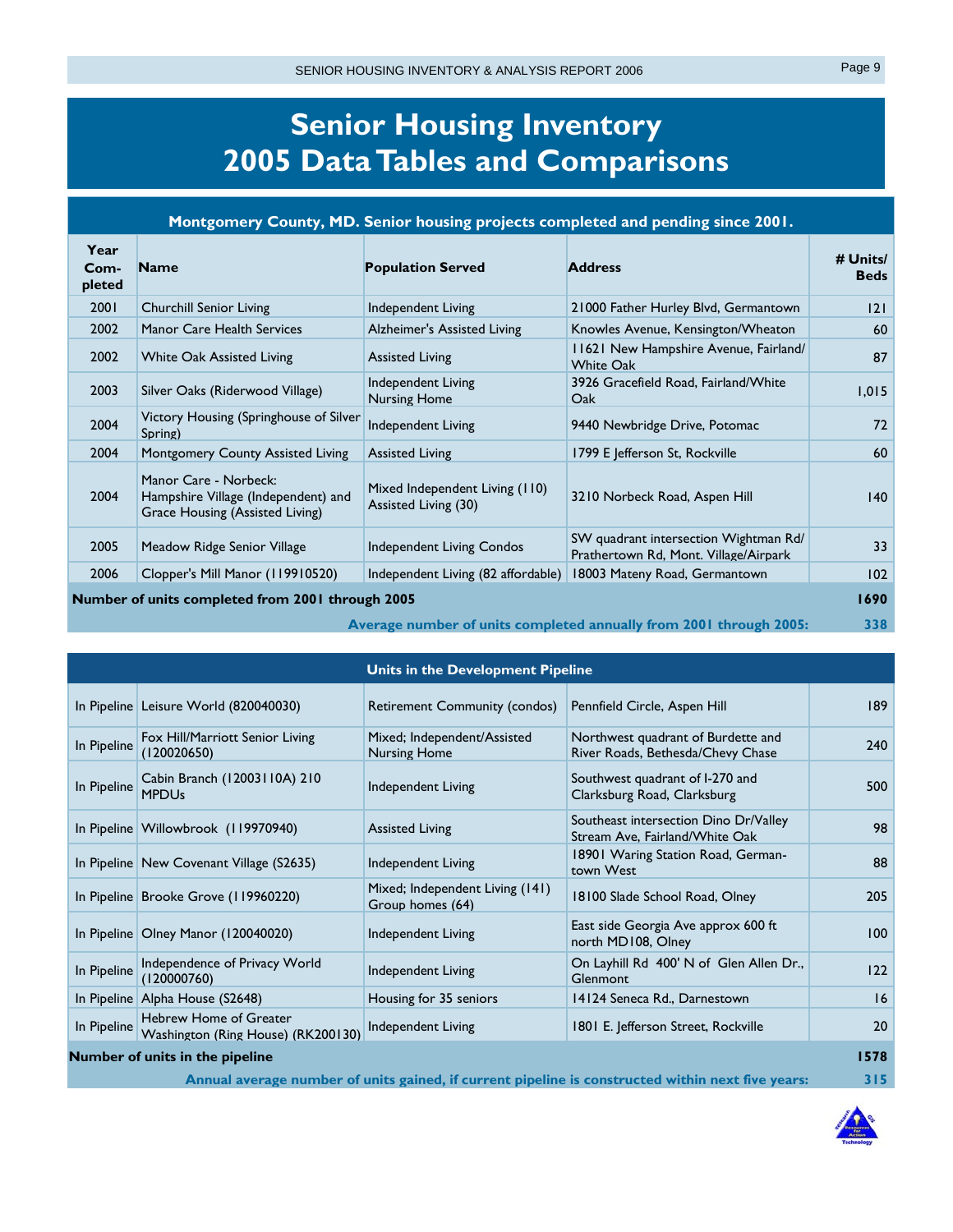| <b>Housing for the Elderly in Montgomery County</b>              |                   |                                                        |              |              |     |                            |                         |                                           |  |  |  |
|------------------------------------------------------------------|-------------------|--------------------------------------------------------|--------------|--------------|-----|----------------------------|-------------------------|-------------------------------------------|--|--|--|
| <b>Complex</b>                                                   | <b>Type</b>       | <b>Number</b><br>of Units: Asst. Nursing<br><b>ILU</b> |              |              |     | <b>Meals Planning Area</b> | <b>Address</b>          | Lot<br><b>Size</b><br>in.<br><b>Acres</b> |  |  |  |
| <b>Market Rate - Rental Unless</b><br><b>Otherwise Specified</b> |                   |                                                        |              |              |     |                            |                         |                                           |  |  |  |
| Arbor Crest of Silver Spring**                                   | Market            | 80                                                     | $\mathbf 0$  | $\mathbf{0}$ | no  | Fairland                   | 12801 Old Columbia Pike |                                           |  |  |  |
| Aspenwood                                                        | Market            | 116                                                    | 21           | 0            | yes | Aspen Hill                 | 14400 Homecrest Road    | 5.41                                      |  |  |  |
| <b>Charter House</b>                                             | Market            | 212                                                    | $\mathbf{0}$ | $\mathbf 0$  |     | optional Silver Spring     | 1316 Fenwick Lane       | 0.63                                      |  |  |  |
| <b>Classic Residence</b>                                         | Market            | 318                                                    | 22           | 0            | yes | <b>BCC</b>                 | 8100 Connecticut Avenue | 7.90                                      |  |  |  |
| Fountain Glen at Kentlands                                       | Market            | 206                                                    | $\mathbf{0}$ | $\mathbf{0}$ | no  | Gaithersburg               | 217 Booth Street        | 3.98                                      |  |  |  |
| Kensington Park*                                                 | Mixed             | 61                                                     | 140          | 0            | yes | Kens-Wheaton               | 3620 Littledale Road    | 8.21                                      |  |  |  |
| Meadow Ridge Senior Villas**                                     | Market            | 33                                                     | $\pmb{0}$    | 0            | no  | Gaithersburg               | 9700-9713 Cordonary Ct. |                                           |  |  |  |
| North Potomac Senior Condos**                                    | Condo             | 37                                                     | $\mathbf 0$  | $\mathbf{0}$ | no  | Travilah                   | 11920 Darnestown Road   |                                           |  |  |  |
| Oaks at Four Corners*                                            | Mixed             | 120                                                    | $\mathbf{0}$ | 0            | yes | Four Corners               | 321 University Blvd, W. | 5.66                                      |  |  |  |
| Ring House*                                                      | Mixed             | 248                                                    | $\mathbf{0}$ | $\mathbf{0}$ | yes | Rockville                  | 1801 E. Jefferson       | 9.91                                      |  |  |  |
| Springhouse of Bethesda***                                       | Market            | 3                                                      | 85           | 0            | yes | Bethesda CBD               | 4925 Battery Lane       | 1.15                                      |  |  |  |
| Springhouse of Silver Spring                                     | Market            | 41                                                     | 75           | 0            |     | optional Silver Spring     | 2201 Colston Drive      | 2.26                                      |  |  |  |
| Sunrise at Village House*                                        | Market            | 91                                                     | 47           | $\mathbf{0}$ | yes | Gaithersburg               | 19310 Club House Road   | 3.24                                      |  |  |  |
| <b>Total market rental</b>                                       |                   | 1,576                                                  | 390          | $\bf{0}$     |     |                            |                         | 48                                        |  |  |  |
| <b>Subsidized (without meals)</b>                                |                   |                                                        |              |              |     |                            |                         |                                           |  |  |  |
| Andrew Kim House**                                               | <b>Tax Credit</b> | 76                                                     | $\mathbf{0}$ | $\mathbf{0}$ | no  | Olney                      | 2100 Sandy Spring Rd    |                                           |  |  |  |
| Bauer Park Apts.                                                 | Subsidy           | 142                                                    | $\mathbf 0$  | 0            | no  | Aspen Hill                 | 14635 Bauer Drive       | 3.88                                      |  |  |  |
| <b>Bethany House</b>                                             | Subsidy           | 251                                                    | $\mathbf{0}$ | $\mathbf{0}$ | no  | <b>Rockville</b>           | 199 Rollins Avenue      | 3.52                                      |  |  |  |
| <b>Forest Oak Towers</b>                                         | Subsidy           | 175                                                    | $\mathbf{0}$ | $\mathbf{0}$ | no  | Gaithersburg               | 101 Odenh'hal Avenue    | 3.20                                      |  |  |  |
| Franklin Apts.                                                   | Subsidy           | 185                                                    | $\mathbf{0}$ | $\mathbf{0}$ | no  | <b>Takoma Park</b>         | 7620 Maple Avenue       | 1.50                                      |  |  |  |
| Gardens of Traville**                                            | <b>Tax Credit</b> | 230                                                    | $\mathbf 0$  | $\mathbf{0}$ | no  | Travilah                   | 14431 Traville Orchard  |                                           |  |  |  |
| Hampshire Village**                                              | <b>Tax Credit</b> | 110                                                    | $\mathbf{0}$ | $\mathbf{0}$ | no  | Aspen Hill                 | 3210 Norbeck Road       |                                           |  |  |  |
| Heritage House                                                   | Subsidy           | 100                                                    | $\mathbf{0}$ | $\mathbf{0}$ | no  | Rockville                  | 95 Dawson Avenue        | 2.30                                      |  |  |  |
| Oaks at Old Towne**                                              | <b>Tax Credit</b> | 72                                                     | $\mathbf 0$  | 0            | no  | Gaithersburg               | 9 Chestnut Street       |                                           |  |  |  |
| Randolph Village                                                 | <b>Tax Credit</b> | 130                                                    | 0            | 0            | no  | White Oak                  | 531 Randolph Road       | 10.42                                     |  |  |  |
| Rebecca Apts.                                                    | Subsidy           | 101                                                    | $\pmb{0}$    | 0            | no  | Kens-Wheaton               | 10920 Connecticut Ave-  | 2.34                                      |  |  |  |
| <b>Town Center</b>                                               | Subsidy           | 112                                                    | 0            | 0            | no  | Rockville                  | 90 Monroe Street        | 0.64                                      |  |  |  |
| Victory Terrace**                                                | Tax Credit        | 72                                                     | 0            | 0            | no  | Potomac                    | 9440 Newbridge Dr.      |                                           |  |  |  |
| Willow Manor at Colesville**                                     | Tax Credit        | 83                                                     | $\pmb{0}$    | 0            | no  | White Oak                  | 601 East Randolph Road  |                                           |  |  |  |
| Willow Manor at Fairhill Farm <sup>**</sup>                      | <b>Tax Credit</b> | 100                                                    | $\pmb{0}$    | 0            | no  | Olney                      | 18301 Georgia Avenue    |                                           |  |  |  |
| <b>University Gardens</b>                                        | Subsidy           | 64                                                     | $\pmb{0}$    | 0            | no  | Four Corners               | 440 University Blvd. E. | 2.08                                      |  |  |  |
| Total subsidized without meals                                   |                   | 2,003                                                  | $\bf{0}$     | $\mathbf 0$  |     |                            |                         | 29.88                                     |  |  |  |

\*Includes some units designated for low- or moderate-income households

\*\* New since 2000 report.

\*\*\*The division between independent living and assisted living is flexible depending on the needs of the residents.

Notes:

ILU = independent living unit or apartment, both totally independent and congregate.

Asst. = assisted living, very service intensive without skilled nursing, licensed facilities only

The number of nursing home beds on this list is not comprehensive.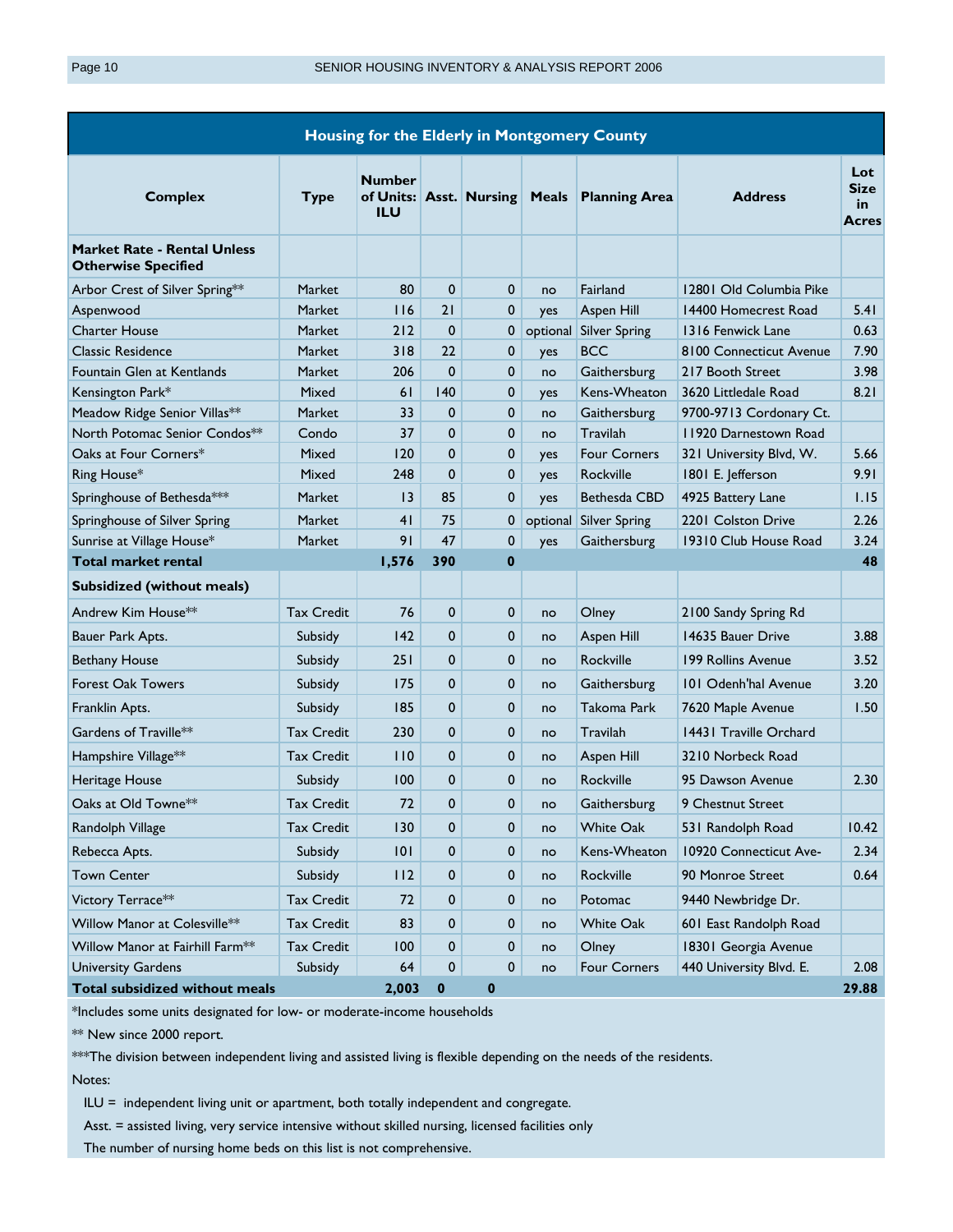| SENIOR HOUSING INVENTORY & ANALYSIS REPORT 2006<br>Page 11                                                                                 |               |              |                 |                     |                           |                                                             |                                  |                 |  |
|--------------------------------------------------------------------------------------------------------------------------------------------|---------------|--------------|-----------------|---------------------|---------------------------|-------------------------------------------------------------|----------------------------------|-----------------|--|
|                                                                                                                                            |               |              |                 |                     |                           | Housing for the Elderly in Montgomery County cont.          |                                  |                 |  |
| <b>Complex</b>                                                                                                                             | <b>Type</b>   | <b>ILUs</b>  |                 | <b>ALUs Nursing</b> | <b>Meals</b>              | <b>Planning Area</b>                                        | <b>Address</b>                   | <b>Lot Size</b> |  |
| Arcola Towers                                                                                                                              | Subsidy       | 140          | $\mathbf{0}$    | 0                   | opt. lunch                | Kemp Mill                                                   | 1135 University Blvd. W.         | 3.25            |  |
| Churchill Senior Living**                                                                                                                  | Tax           | 2            | $\mathbf{0}$    | $\mathbf{0}$        | Available                 | Germantown                                                  | 21000 Father Hurley Blvd.        |                 |  |
| Elizabeth House                                                                                                                            | Subsidy       | 160          | $\mathbf{0}$    | 0                   |                           | opt. lunch Silver Spring                                    | 1400 Fenwick Lane                | 0.50            |  |
| Holly Hall                                                                                                                                 | Subsidy       | 96           | $\mathbf{0}$    | 0                   | opt. lunch                | <b>White Oak</b>                                            | 10110 New Hampshire Ave.         | 4.35            |  |
| Homecrest House*****                                                                                                                       | Subsidy       | 277          | $\mathbf{0}$    | $\mathbf 0$         | yes                       | Aspen Hill                                                  | 14508 Homecrest Road             | 9.25            |  |
| Lakeview House                                                                                                                             | Subsidy       | 152          | $\mathbf{0}$    | 0                   | opt. lunch                | Potomac                                                     | 10250 Westlake Drive             | 2.93            |  |
| Leafy House                                                                                                                                | Subsidy       | 180          | $\mathbf{0}$    | 0                   | yes                       | Kens-Wheaton                                                | 10000 Brunswick Avenue           | 3.93            |  |
| <b>Revitz House</b>                                                                                                                        | Subsidy       | 249          | $\mathbf{0}$    | 0                   | yes                       | N. Bethesda                                                 | 6111 Montrose Road               | 26.81           |  |
| Springvale Terrace*****                                                                                                                    | Market        | 140          | 16              | 0                   | yes                       | <b>Silver Spring</b>                                        | 8505 Springvale Road             | 2.67            |  |
| <b>Victory Tower</b>                                                                                                                       | Subsidy       | 187          | $\mathbf{0}$    | 0                   | yes                       | Takoma Park                                                 | 7051 Carroll Avenue              |                 |  |
| <b>Waverly House</b>                                                                                                                       | Subsidy       | 156          | $\mathbf{0}$    | 0                   | opt. lunch                | Bethesda CBD                                                | 4521 East West Highway           | 0.69            |  |
| <b>Total subsidized with meals</b>                                                                                                         |               | 1,858        | 16              | $\bf{0}$            |                           |                                                             |                                  | 54.38           |  |
| <b>Total subsidized</b>                                                                                                                    |               | 3,861        | 16              | $\bf{0}$            |                           |                                                             |                                  | 84.26           |  |
| <b>Assisted Living (no independent)</b>                                                                                                    |               |              |                 |                     |                           |                                                             |                                  |                 |  |
| Bartholomew House*                                                                                                                         | Mixed         | $\mathbf 0$  | 30              | 0                   | yes                       | <b>BCC</b>                                                  | 6904 River Road                  |                 |  |
| Brighton Grdns. of Frndshp. Hgts.                                                                                                          | Market        | $\mathbf 0$  | 132             | 0                   | yes                       | <b>BCC</b>                                                  | 5555 Friendship Blvd.            | 1.70            |  |
| Brighton Grdns. of Tuckerman La.                                                                                                           | <b>Market</b> | $\mathbf{0}$ | 101             | 41                  | yes                       | N. Bethesda                                                 | 5550 Tuckerman Lane              | 2.12            |  |
| Byron House*                                                                                                                               | Mixed         | $\mathbf 0$  | 30              | 0                   | yes                       | Potomac                                                     | 9210 Kentsdale Drive             | 12.80           |  |
| Grace Housing*                                                                                                                             | Mixed         | $\mathbf 0$  | 30              | 0                   | yes                       | Aspen Hill                                                  | 3210 Norbeck Road                |                 |  |
| Kingshire Manor/Adventist                                                                                                                  | Market        | $\mathbf 0$  | 50              | 120                 | yes                       | Gaithersburg                                                | 9701 Medical Center Drive        | 5.76            |  |
| Landow House**                                                                                                                             | Market        | $\mathbf 0$  | 60              | 0                   | yes                       | N. Bethesda                                                 | 1799 E. Jefferson Street         |                 |  |
| Marian Assisted Living*                                                                                                                    | Mixed         | $\mathbf{0}$ | 40              | 0                   | yes                       | Olney                                                       | 19109 Georgia Avenue             | 22.98           |  |
| Mary's House*                                                                                                                              | Mixed         | $\mathbf 0$  | 15              | 0                   | yes                       | Rockville                                                   | 600A Veirs Mill Road             |                 |  |
| Raphael House*                                                                                                                             | Mixed         | $\mathbf{0}$ | 31              | 0                   | yes                       | Rockville                                                   | 1515 Dunster Road                |                 |  |
| Springhouse at Westwood                                                                                                                    | Market        | $\mathbf 0$  | 62              | 0                   | yes                       | <b>BCC</b>                                                  | 5101 Ridgefield Road             | 0.00            |  |
| Summerville                                                                                                                                | Market        | $\mathbf 0$  | 93              | 0                   | yes                       | Potomac                                                     | 11215 Seven Locks Road           | 3.73            |  |
| Sunrise Asst. Living Rockville                                                                                                             | Market        | $\mathbf{0}$ | 84              | 0                   | yes                       | Rockville                                                   | 8 Baltimore Road                 | 1.17            |  |
| Sunrise Asst. Living Silver Spring**                                                                                                       | Market        | 0            | 78              | 0                   | yes                       | White Oak                                                   | $\vert$ 11621 New Hampshire Ave. | 3.10            |  |
| <b>Total without independent</b>                                                                                                           |               | 0            | 836             | 161                 |                           |                                                             |                                  |                 |  |
| <b>CCRC or Life Care</b>                                                                                                                   |               |              |                 |                     |                           |                                                             |                                  |                 |  |
| Asbury                                                                                                                                     | <b>CCRC</b>   | 750          | 133             | 285                 | yes                       | Gaithersburg                                                | 201 Russell Avenue               | 54.00           |  |
| <b>Bedford Court</b>                                                                                                                       | <b>CCRC</b>   | 218          | 76              | 60                  | yes                       | Aspen Hill                                                  | 3701 International Drive         | 6.33            |  |
| <b>Brooke Grove Foundations</b>                                                                                                            | <b>CCRC</b>   | 40           | 112             | 168                 | yes                       | Sandy Spring                                                | 18100 Slade School Road          | 220.00          |  |
| Friends House*                                                                                                                             | <b>CCRC</b>   | 133          | 23              | 52                  | yes                       | Sandy Spring                                                | 17340 Quaker Lane                | 62.00           |  |
| Maplewood Park Place                                                                                                                       | Life Care     | 207          | 21              | 28                  | yes                       | <b>BCC</b>                                                  | 9707 Old Georgetown Road         | 5.55            |  |
| National Lutheran Home                                                                                                                     | <b>CCRC</b>   | 129          | 0               | 300                 | no                        | Rockville                                                   | 9701 Veirs Drive                 | 27.75           |  |
| Riderwood Village****                                                                                                                      | Market        | 1,015        | $\mathbf 0$     | 0                   | yes                       | Fairland                                                    | 3140 Gracefield Road             | 38.03           |  |
| <b>Total</b>                                                                                                                               |               | 2,492        | 365             | 893                 |                           |                                                             |                                  | 413.66          |  |
| Total, all types                                                                                                                           |               | 7,929        | 1,607           | 1,054               |                           |                                                             |                                  |                 |  |
| <b>Name</b>                                                                                                                                |               |              | # Beds          |                     | <b>Address</b>            | Large Specialized Assisted Living - Alzheimer's Facilities* | <b>City</b>                      |                 |  |
| Arden Courts of Potomac                                                                                                                    |               |              | 52.             |                     | 10718 Potomac Tennis Lane |                                                             | Potomac                          |                 |  |
| Arden Courts of Silver Spring                                                                                                              |               |              | 52              | 2505 Musgrove Road  |                           |                                                             | Silver Spring                    |                 |  |
| Arden Courts of Kensington                                                                                                                 |               |              | 64 <sup>1</sup> | 4301 Knowles Avenue |                           |                                                             | Kensington                       |                 |  |
| <b>Total</b>                                                                                                                               |               |              | 168             |                     |                           |                                                             |                                  |                 |  |
| *Note - Many group homes and larger senior housing facilities also offer Alzheimer's care. These are particularly specialized<br>$\Lambda$ |               |              |                 |                     |                           |                                                             |                                  |                 |  |

*Source:* M-NCPPC; DHHS; and *Guide to Retirement Living 2005.*

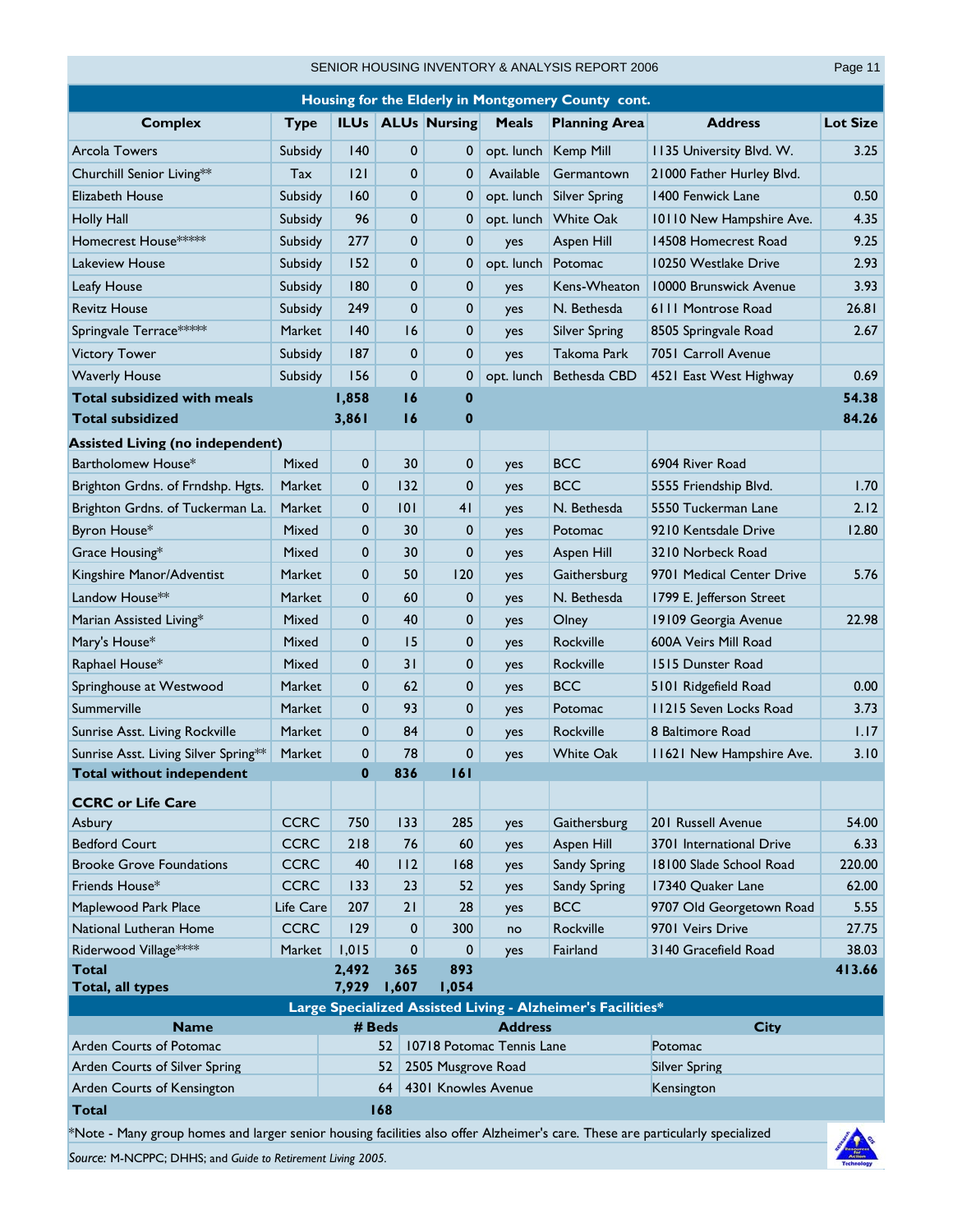#### Page 12 SENIOR HOUSING INVENTORY & ANALYSIS REPORT 2006

| Montgomery County, Licensed Group Homes   |                |                   |                               |                      |
|-------------------------------------------|----------------|-------------------|-------------------------------|----------------------|
| <b>Name</b>                               | # Beds         | <b>Street No.</b> | <b>Street</b>                 | <b>City</b>          |
| <b>AAA Atrium Classic Assisted Living</b> | 8              |                   | 2701 Martello Drive           | <b>Silver Spring</b> |
| AAA Warmcare of Potomac                   | 8              |                   | 10301 Gainsborough Road       | Potomac              |
| Aberdeen House                            | 5              |                   | 13821 Bauer Drive             | Rockville            |
| AlfredHouse Eldercare I- Cashell          | 12             |                   | 18114 Cashell Road            | Rockville            |
| AlfredHouse Eldercare II - Broomall       | 6              |                   | 4 Broomall Court              | <b>Silver Spring</b> |
| AlfredHouse Eldercare III - Norbeck       | 8              |                   | 5313 Norbeck Road             | Rockville            |
| AlfredHouse Eldercare IV - Manor Park     | 6              |                   | 14519 Manor Park Drive        | <b>Rockville</b>     |
| AlfredHouse Eldercare V - Cashell         | 4              |                   | 18110 Cashell Road            | Rockville            |
| Amanda's Place                            | 8              |                   | 26209 Johnson Drive           | Damascus             |
| Ammahl Home                               | $\mathbf{H}$   |                   | 16700 Batchellors Forest Road | Olney                |
| <b>Andrus House</b>                       | 15             |                   | 10910 Old Georgetown Road     | Bethesda             |
| <b>Apple Blossoms</b>                     | 5              |                   | 1013 Cresthaven Drive         | <b>Silver Spring</b> |
| <b>Arbor Place</b>                        | 15             |                   | 4413 Muncaster Mill Road      | Rockville            |
| <b>Auxiliary House</b>                    | 8              |                   | 5501 Southwick Street         | <b>Bethesda</b>      |
| <b>Benevolent Senior Home</b>             | 5              |                   | 10308 New Hampshire Ave.      | <b>Silver Spring</b> |
| <b>Biltmore House</b>                     | 8              |                   | 9500 Biltmore Drive           | <b>Silver Spring</b> |
| <b>Bliss Villa Eldercare I</b>            | 5              |                   | 1105 Eastbourne Place         | <b>Silver Spring</b> |
| <b>Bliss Villa Eldercare II</b>           | $\overline{7}$ |                   | 1025 Cresthaven Drive         | <b>Silver Spring</b> |
| <b>Blue Star Assisted Residence</b>       | 4              |                   | 5415 Lincoln Street           | <b>Bethesda</b>      |
| <b>Briar Meadow Group Home</b>            | 8              |                   | 6108 Granby Road              | Derwood              |
| <b>Briardale Home</b>                     | 5              |                   | 16608 Briardale Road          | Derwood              |
| Broadmore Home for Senior Living # I      | 5              |                   | 13015 Broadmore Road          | <b>Silver Spring</b> |
| Broadmore Home for Senior Living II       | 5              |                   | 1105 Broadmore Place          | <b>Silver Spring</b> |
| Byrds of Heaven                           | 5              |                   | 11410 Cloverhill Drive        | <b>Silver Spring</b> |
| CamBrie                                   | 8              |                   | 15544 Peach Leaf Lane         | North Potomac        |
| Calvary Care I                            | $\overline{7}$ |                   | 15721 Allnutt Lane            | <b>Burtonsville</b>  |
| Caring Companion Group Home               | 4              |                   | 11620 Kemp Mill Road          | <b>Silver Spring</b> |
| <b>Carroll Group Home</b>                 | 5              |                   | 7400 Carroll Avenue           | Takoma Park          |
| <b>Catherine's House</b>                  | 5              |                   | 13120 Cool Brook Lane         | Clarksburg           |
| Cedar Glen Group Home                     | 8              |                   | 16 Pipestem Stem Court        | Rockville            |
| Clayton Comfort Care II                   | 5              |                   | 2500 Briggs Chaney Road       | <b>Silver Spring</b> |
| <b>Clifton Woods Group Home</b>           | 8              |                   | 13408 Clifton Road            | <b>Silver Spring</b> |
| Country Living Group Home                 | 5              |                   | 15201 Montevideo Road         | Poolesville          |
| Cresthaven Group Home                     | 8              |                   | 1020 Cresthaven Drive         | <b>Silver Spring</b> |
| Dayspring Senior Home I                   | 4              |                   | 9425 Overlea Drive            | Rockville            |
| Dayspring Senior Home II                  | 5              |                   | 1724 Wilmart Street           | Rockville            |
| DNS, Inc.                                 | 5              |                   | 14421 Gunstock Court          | <b>Silver Spring</b> |
| Eden Homes - Bethesda                     | 8              |                   | 5807 Ipswich Road             | <b>Bethesda</b>      |
| Eden Homes - Silver Spring                | 8              |                   | 515 Apple Grove Road          | <b>Silver Spring</b> |
| <b>Ednor's Elderly Home Care</b>          | 4              |                   | 9425 Curran Road              | <b>Silver Spring</b> |
| Elder Companion Home I - Torrington       | 8              |                   | 410 Torrington Place          | <b>Silver Spring</b> |
| Elder Companion II - Saddlerock           | 8              |                   | 4 Saddlerock Court            | Silver Spring        |
| <b>Emory Grove Home</b>                   | 5              |                   | 8615 Emory Grove              | Gaithersburg         |
| <b>Family United Assisted Living</b>      | 5              |                   | 10214 Royal Road              | Silver Spring        |
| Foreman's Place                           | 4              |                   | 13003 Country Ridge Drive     | Germantown           |
| <b>Gabriel Home</b>                       | 8              |                   | 12606 Meadowood Drive         | <b>Silver Spring</b> |
| Golden Age Retirement Home                | 7              |                   | 11332 Rambling Road           | Gaithersburg         |
| Golden Years Group Home                   | 8              |                   | 28928 Ridge Road              | Mt. Airy             |
| Golden Years Senior Home                  | 4              |                   | 904 Bonifant Street           | <b>Silver Spring</b> |
| GoldenHouse ElderCare                     | 4              |                   | 13115 Bluhill Road            | <b>Silver Spring</b> |
| Goldenville                               | 4              |                   | 1419 Ashton Road              | Ashton               |
| Good Hope Assisted Living                 | 5              |                   | 1143 Netherlands Court        | <b>Silver Spring</b> |
|                                           |                |                   |                               |                      |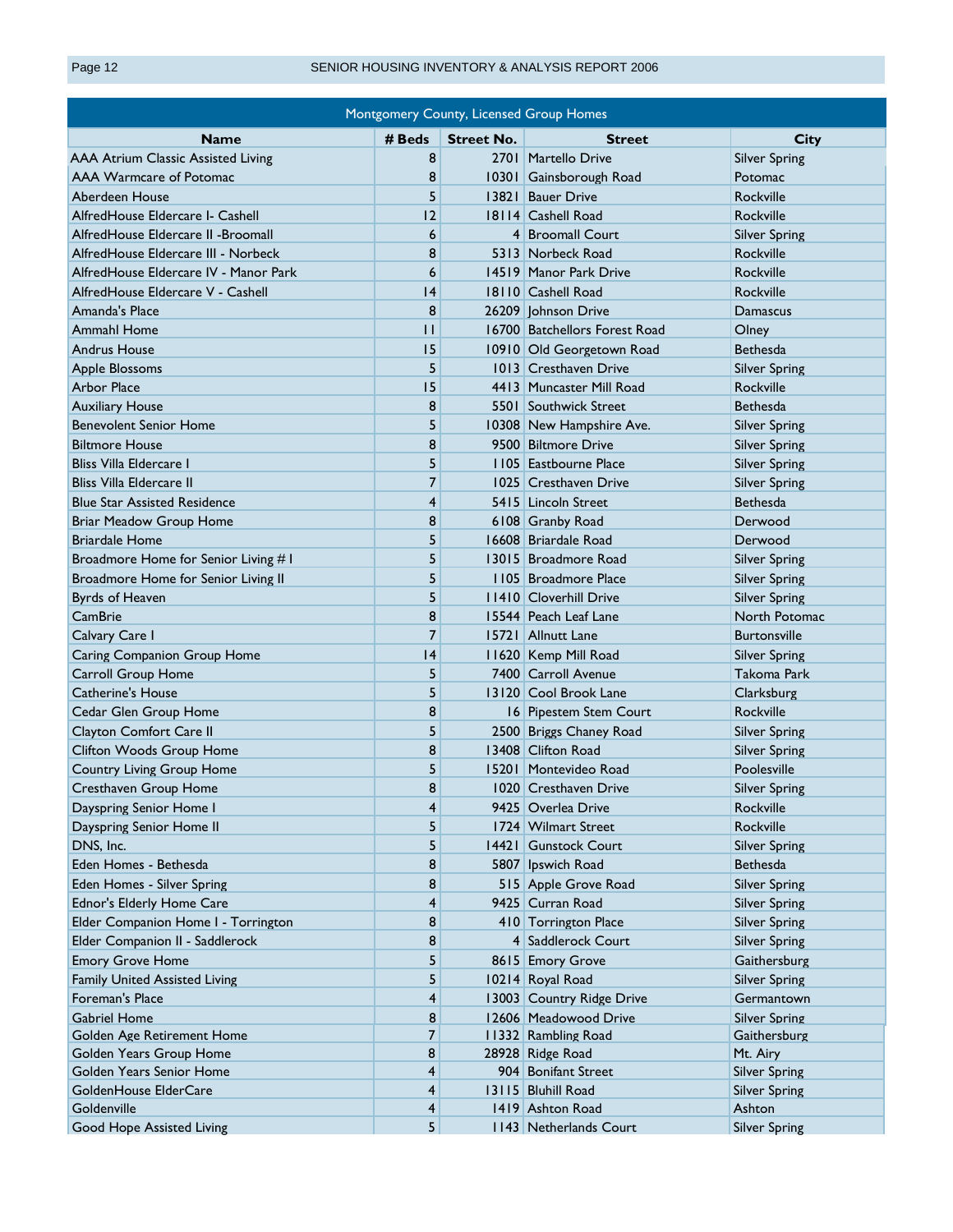| SENIOR HOUSING INVENTORY & ANALYSIS REPORT 2006 | Page 13 |
|-------------------------------------------------|---------|
|-------------------------------------------------|---------|

| Page |  |
|------|--|
|      |  |

| Montgomery County, Licensed Group Homes cont.               |                |                   |                                             |                                   |
|-------------------------------------------------------------|----------------|-------------------|---------------------------------------------|-----------------------------------|
| <b>Name</b>                                                 | # Beds         | <b>Street No.</b> | <b>Street</b>                               | City                              |
| Good Hope Home Care II                                      | 5              |                   | 2601 Briggs Chaney Road                     | <b>Silver Spring</b>              |
| Good Samaritan Assisted Living                              | 5              |                   | 707 Kerwin Road                             | <b>Silver Spring</b>              |
| <b>Grace House</b>                                          | $\overline{7}$ |                   | 14318 Duvall Hill Court                     | <b>Burtonsville</b>               |
| Green Acre #1                                               | 8              |                   | 14911 New Hampshire Ave.                    | <b>Silver Spring</b>              |
| Green Acre #2                                               | 8              |                   | 1210 Downs Drive                            | <b>Silver Spring</b>              |
| Haven Assisted Living Home                                  | 8              |                   | 11834 Goya Drive                            | Potomac                           |
| Heritage House #I - Biltmore Dr.                            | 6              |                   | 9401 Biltmore Drive                         | <b>Silver Spring</b>              |
| Heritage House #II - Lawnsberry                             | 8              |                   | 9515 Lawnsberry Terrace                     | <b>Silver Spring</b>              |
| Hilltop Manor                                               | 16             |                   | 8301 Barron Street                          | <b>Silver Spring</b>              |
| <b>Hillwood Group Home</b>                                  | 8              |                   | 7401 Bradley Blvd.                          | <b>Bethesda</b>                   |
| Himalayan I Elderly Care                                    | 8              |                   | 1909 Alabaster Drive                        | <b>Silver Spring</b>              |
| Himalayan II Elderly Care                                   | 8              |                   | 17234 New Hampshire Ave.                    | <b>Silver Spring</b>              |
| House of The Holy Family                                    | 5              |                   | 14000 New Hampshire Ave.                    | <b>Silver Spring</b>              |
| &   of Ashton                                               | 8              |                   | 17904 Ednor View Terrace                    | Ashton                            |
| Rose Assisted Living                                        | 8              |                   | 808 East Franklin Avenue                    | <b>Silver Spring</b>              |
| Jeya's Assisted Living                                      | 5              |                   | 307 E. University Blvd.                     | <b>Silver Spring</b>              |
| JK House of Grace                                           | 8              |                   | 2839 Aquarius Avenue                        | <b>Silver Spring</b>              |
| Kannan Group Home                                           | 8              |                   | 4110 Heathfield Road                        | Rockville                         |
| Kari Manor                                                  | 3              |                   | 7911 Rocton Avenue                          | Chevy Chase                       |
| Kaur Home                                                   | 5              |                   | 7516 Oskaloosa Terrace                      | Derwood                           |
| Lawson Group Home                                           | $ 0\rangle$    |                   | 7420 Maple Avenue                           | Takoma Park                       |
| Layhill Manor                                               | 5              |                   | 13611 Layhill Road                          | <b>Silver Spring</b>              |
| <b>Liberty Assisted Living</b>                              | 8              |                   | 8919 Liberty Lane                           | Potomac                           |
| Mackey's Group Home                                         | 8              |                   | 5024 Adrian Street                          | Rockville                         |
| Maple Ridge Group Home                                      | 4              |                   | 15908 Maple Ridge Court                     | Rockville                         |
| McAlmon Place Group Home                                    | 5              |                   | 25001 Woodfield Road                        | Damascus                          |
| Nightingale House                                           | 5              |                   | 13004 Darnestown Road                       | Gaithersburg                      |
| Northcrest Home I                                           | 5              |                   | <b>1600 Northcrest Drive</b>                | <b>Silver Spring</b>              |
| Northcrest Home II                                          | 5              |                   | 2012 Cradock Street                         | <b>Silver Spring</b>              |
| Oriri Home                                                  | 6              |                   | 13416 Sherwood Forest Drive                 | <b>Silver Spring</b>              |
| Our Place Group Home                                        | 8              |                   | 13325 Burkhart Street                       | <b>Silver Spring</b>              |
| R & W Eldercare Services                                    | 8              |                   | 19114 Frederick Road                        | Gaithersburg                      |
|                                                             | 8              |                   |                                             |                                   |
| <b>Sadanand Home</b><br>Saint Mark House                    | $\overline{7}$ |                   | 101   Carlisle Drive<br>6305 Tuckerman Lane | <b>Silver Spring</b><br>Rockville |
| <b>Serenity Assisted Living</b>                             | 5              |                   | 14212 Brad Drive                            | Rockville                         |
| <b>Silver Spring Assisted Living</b>                        | 8              |                   | 2305 Falling Creek Road                     |                                   |
|                                                             | 4              |                   |                                             | <b>Silver Spring</b>              |
| <b>Spring Home</b>                                          |                |                   | 8341 Shady Spring Drive                     | Gaithersburg                      |
| Stewart House I - Gabel Court                               | 5              |                   | 927 Gabel Court                             | <b>Silver Spring</b>              |
| Stewart House II - Leister Drive                            | 5              |                   | 1506 Leister Drive                          | <b>Silver Spring</b>              |
| Sunshine Home Care                                          | 8              |                   | 9713 Inaugural Way                          | Montgomery Village                |
| Sycamore Acres I - Muncaster Rd.                            | 12             |                   | 19120 Muncaster Road                        | Derwood                           |
| Sycamore Acres II - Granby Group Home                       | 8              |                   | 6000 Granby Road                            | Derwood                           |
| Sylva Villas Assistd Living                                 | 5              |                   | 2816 Gracefield Road                        | <b>Silver Spring</b>              |
| Takoma Senior Home                                          | 5              |                   | 7128 Carroll Avenue                         | Takoma Park                       |
| Tender Loving Care Assisted Living                          | 5              |                   | 14804 Silver Ash Court                      | <b>Burtonsville</b>               |
| <b>Trudie's Home</b>                                        | 8              |                   | 428 Northwest Drive                         | <b>Silver Spring</b>              |
| VanRiko Services I - Jarl Drive                             | 5              |                   | 25600 Jarl Drive                            | Gaithersburg                      |
| VanRiko Services II - Woodfield Road                        | 4              |                   | 22908 Woodfield Road                        | Gaithersburg                      |
| Victoria Home                                               | 8              |                   | 9704 Inaugural Way                          | Gaithersburg                      |
| Warm Heart Family Assistance Living                         | 5              |                   | 18441 Crownsgate Circle                     | Germantown                        |
| Winter Growth Group Home                                    | 4              |                   | 18110 Prince Philip Drive                   | Olney                             |
| Total                                                       | 724            |                   |                                             |                                   |
| Source: M-NCPPC; DHHS; and Guide to Retirement Living 2005. |                |                   |                                             |                                   |